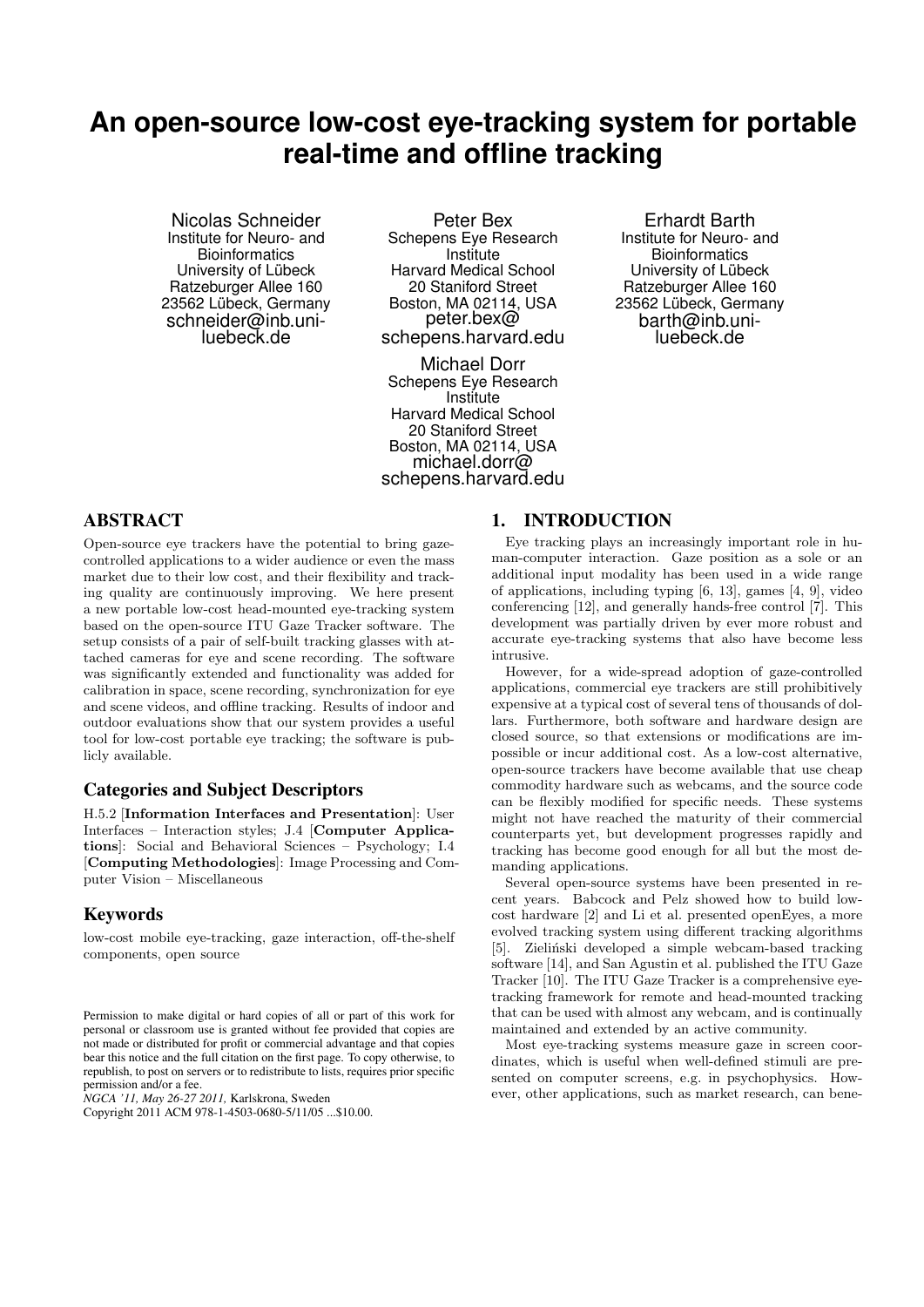fit from portable systems where gaze is recorded in 3D space (for example for better product placement in supermarkets); with the advent of gesture-based techniques, user interaction might generally be freed from the constraints of a confined (and wired-up) workspace. Our main motivation is the development of a portable eye-tracking system to study attentional processes in natural and potentially safety-critical tasks such as driving.

Until now, only a few systems have offered an integrated solution with a scene camera that records the subject's field of view. As with stationary systems, commercial portable trackers [3] are expensive, but existing low-cost approaches require advanced technical and electronical knowledge and lack functionality, e.g. tracking is performed either offline (without real-time feedback) [8] or online only [5]. We here present modifications to the ITU Gaze Tracker in order to use it for mobile applications, with off-the-shelf hardware components that can be assembled with a minimum of technical knowledge and effort.

The following requirements were set: i) mobile and usable both indoors and outdoors; ii) integrated scene video that shows the subject's field of view; iii) eye and scene video should be recorded for later offline-analysis at full temporal resolution, with a real-time feedback dependent on available computational resources; iv) calibration in 3D space.

# 2. HARDWARE

The system should offer a high-quality but low-cost solution for mobile eye tracking. Since the software is open source, the hardware is the only cost factor. The necessary parts are two cameras with lenses, spectacle frames, wire, cable tie, USB cables, and (optionally) an infrared LED to illuminate the eye (Fig. 1). The most expensive parts are the cameras. Depending on resolution, framerate, weight and size the price can vary widely. We optimized our system for weight and size so that cameras cost around 270 EUR each (high spatial, low temporal resolution colour camera for the scene image, relatively low spatial, high temporal resolution grayscale camera for the eye image); in principle, any cheap webcam could be used as well. All other parts range inbetween 1–10 EUR each and together cost not more than 50 EUR. The glasses can be assembled in half a day, a construction manual with an illustrated step-by-step guide and advice concerning radiation intensity of the LED and camera/diode placement is available online at http://gazetrackinglib.svn.sourceforge. net/viewvc/gazetrackinglib/H.E.A.D/.

For mobile applications, a laptop is necessary. In order to utilize the full bandwidth of both cameras, two separate USB controllers are needed, which unfortunately is an uncommon feature in (cheaper) laptops. Commercial systems are now available that use a much less bulky embedded device instead of a laptop, but it should be noted that these are not only significantly more expensive, but also offer less spatio-temporal resolution than the system presented here.

One problem that is intrinsic to this hardware setup is the parallax error between the optical axes of scene camera and recorded eye. The glasses are designed in order to be as lightweight and balanced as possible to increase comfort. Moving the scene camera closer to the recorded eye would reduce the parallax error, but might require a more elaborate fixation of the glasses to the head. Even though the glasses are not slip-resistant and thus minor slippage might occur,



Figure 1: The low-cost prototype with scene camera (left) and eye camera and IR LED (right).

we could not observe a noticeable impact on the tracking quality over time.

# 3. SOFTWARE

Video-oculographic eye trackers estimate gaze based on the position of eye features, usually the pupil and an additional set of corneal reflections. In order to calculate the intersection of gaze with a plane in space, e.g. the computer screen, eye feature positions in the eye image need to be set in relation to screen coordinates. Therefore, a calibration routine is typically performed before or after the tracking session to obtain coefficients which can be used to compute gaze position on the screen. The ITU Gaze Tracker uses an overdetermined linear equation system to calculate these coefficients after nine-, twelf-, or sixteen-point calibration.

## 3.1 Modifications and Extension

The ITU Gaze Tracker provides remote and head-mounted eye tracking for screen-based applications. The system can be used with most webcams, the source code is available online, and an active user community is contributing to the project. Tracking is based on the dark pupil technique and an additional illumination with an infrared LED can be used in the remote tracking mode. Gaze positions are output in a log file or over network and can be forwarded to and used in other applications, for example in eye-typing programs [11].

We implemented several modifications and extensions in order to allow portable eye tracking. Detaching the system from computer screens made it necessary to integrate a scene camera that records the subject's field of view, and a novel calibration routine based on points in the scene image was implemented. For later offline analysis, video streams from both eye and scene camera needed to be stored to disk, and measures had to be taken to ensure synchronicity of these streams even for long recording sessions.

## *3.1.1 Combined Online and Offline Tracking*

For the offline functionality, it was necessary to add video recording and replay, and calibration and tracking on previously recorded data. The video export itself is a trivial function, but the synchronization of the two video files is more challenging since running both cameras (and the laptop) at their limit led to occasionally dropped frames (see below). During calibration, position and timing of all calibration points are saved to disk with their corresponding eye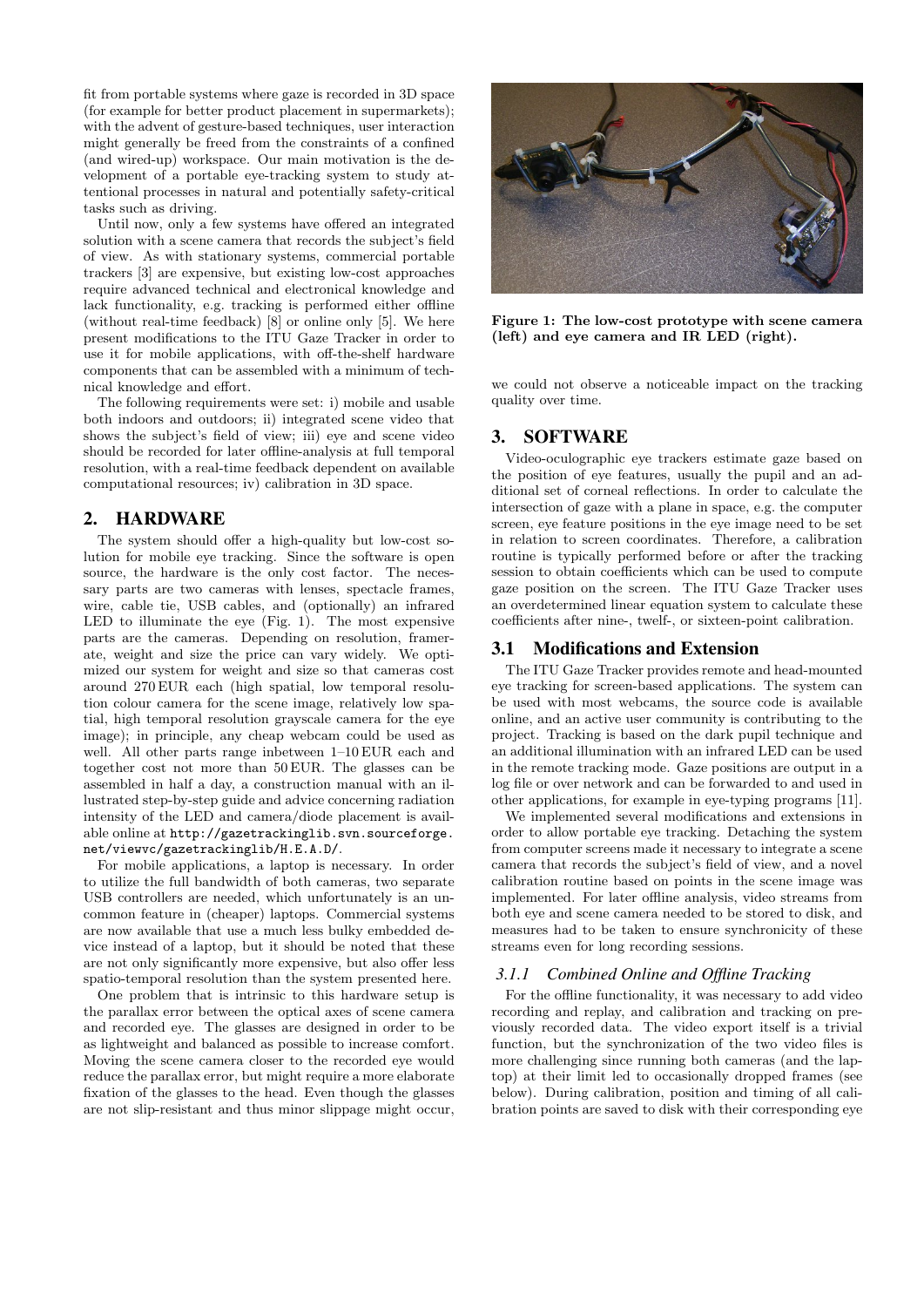frames, so that the system can be calibrated offline based on recorded videos without any manual intervention.

The main remaining difference between online and offline tracking then lies in the time constraints during tracking. All frames from the eye camera are buffered in a queue and encoded to disk in a separate background thread. However, the more critical and time-consuming feature extraction, e.g. pupil and CR detection, is always only performed on the most recent image in the queue at a potentially lower rate. During offline tracking, each frame of the eye video can be processed without real-time constraints, potentially with more complex algorithms to determine thresholds for feature detection. The exact reconstruction of calibration sequence and eye video can also be used to compare different tracking algorithms under identical conditions.

#### *3.1.2 Scene Video Integration*

A scene camera was integrated so that the system can be calibrated based on the scene video and gaze positions can be overlaid onto the subject's field of view. Adding a second camera to the setup required a synchronization mechanism that is not offered natively by the DirectShow framework the ITU Tracker uses. We thus implemented a new interface to the cameras, which currently requires (some) additional source code for each new camera type.



#### Figure 2: Stillshot from gaze overlay on scene video. Top right: enlarged area with gaze cursor on target.

The new communication layer is based on several concurrent threads that handle frame grabbing and a performancedependent processing. While recording, it buffers the frames in queues, encodes them into video files, and collects and saves additional data for later synchronization of the two videos. During offline tracking the calculated gaze points will be assigned to their corresponding scene frames with tolerance against dropped frames, transfer errors, and rounded frame rates during playback.

#### *3.1.3 Calibration in Space*

For mobile tracking, calibration should be possible at varying distances and in 3D space. As a calibration target, we use an A4-sized black and white bullseye that is unnatural and has high contrast, so that it can be reliably detected

| Subject | Valid. error | s. d.          | Accuracy       | Fix. dist. |
|---------|--------------|----------------|----------------|------------|
|         | $\rm 0.31$   | $0.17^{\circ}$ | $1.28^\circ$   | Зm         |
|         | $0.18^\circ$ | $0.14^\circ$   | $0.86^{\circ}$ | Ζm         |
|         | $18^\circ$   | $0.15^\circ$   | ഹ              | 3 m        |

Table 1: Results of indoor accuracy evaluation.

in the scene image using template matching. We match the template at different sizes and on several scales of a Gaussian multiresolution pyramid to achieve a smooth range of calibration distances from approx. 15 cm to 4 m. This target can be placed anywhere in the scene and the subject then simply needs to fixate the target at different head orientations; for an optimal distribution of calibration points in the scene, an experimenter can also move the target around manually.

#### 4. EVALUATION

The system was evaluated for both indoor and outdoor use. We tested the accuracy of the system and its performance under "real" conditions, and how well the requirements set out at the beginning were actually met.

For indoor tests, three subjects were placed on a chair and sequentially fixated points on a  $10 \times 7$  grid on a wall at a fixation distance of 2 m or 3 m. Table 1 shows the results of the accuracy evaluation which are between  $0.86^{\circ}$  and  $1.28^{\circ}$ . This is not as good as the accuracy of commercial systems (which usually claim an accuracy between 0.25◦ and 1◦ visual angle), but roughly comparable to other open-source, low-cost systems (e.g. openEyes:  $0.68° - 1.37°$ ).

Spatio-temporal resolution was constrained by USB 2.0 bandwidth and limits were determined with a high-end desktop computer (with two USB controllers) and a laptop. The scene video resolution was set to  $1280 \times 1024$  pixels; for the eye video, an ROI of  $450 \times 340$  pixels was selected around the pupil (full eye camera resolution  $752 \times 480$ ). On the desktop computer, up to 150 Hz eye video and 10 Hz scene video could reliably be recorded. These numbers were lower for the laptop with 40 and 7 Hz, respectively; higher rates could be obtained by sacrificing scene video resolution.

Outdoor tests in the car mainly evaluated the influence of varying illumination and "real" conditions on the tracking quality. As expected, several adjustments had to be made to calibrate and track successfully outdoors. For example, the stark white parts of the bullseye calibration target led to blooming artefacts in bright sunshine and a failing template matching, so that the target was replaced with a black and gray bullseye. A more severe problem arose with underand overexposure of the scene video. Extreme illumination changes, e.g. going through an underpass, led to short unusable segments in the scene video despite automatic exposure adjustments. More importantly, the high contrast between outdoor scene and parts of the car interior that were visible in the scene image (see e.g. dashboard, ceiling in Fig. 2) prevented the whole dynamic range of the camera from being used for the relevant outdoor scene only. Feature extraction thresholds were also affected by unstable light conditions. This effect could be reduced by simply placing a small piece of exposed film as an IR-pass filter in front of the eye camera, which also reduced other reflections on the cornea. Because of the offline functionality, tracking could also be achieved by manually adjusting thresholds even for recording segments